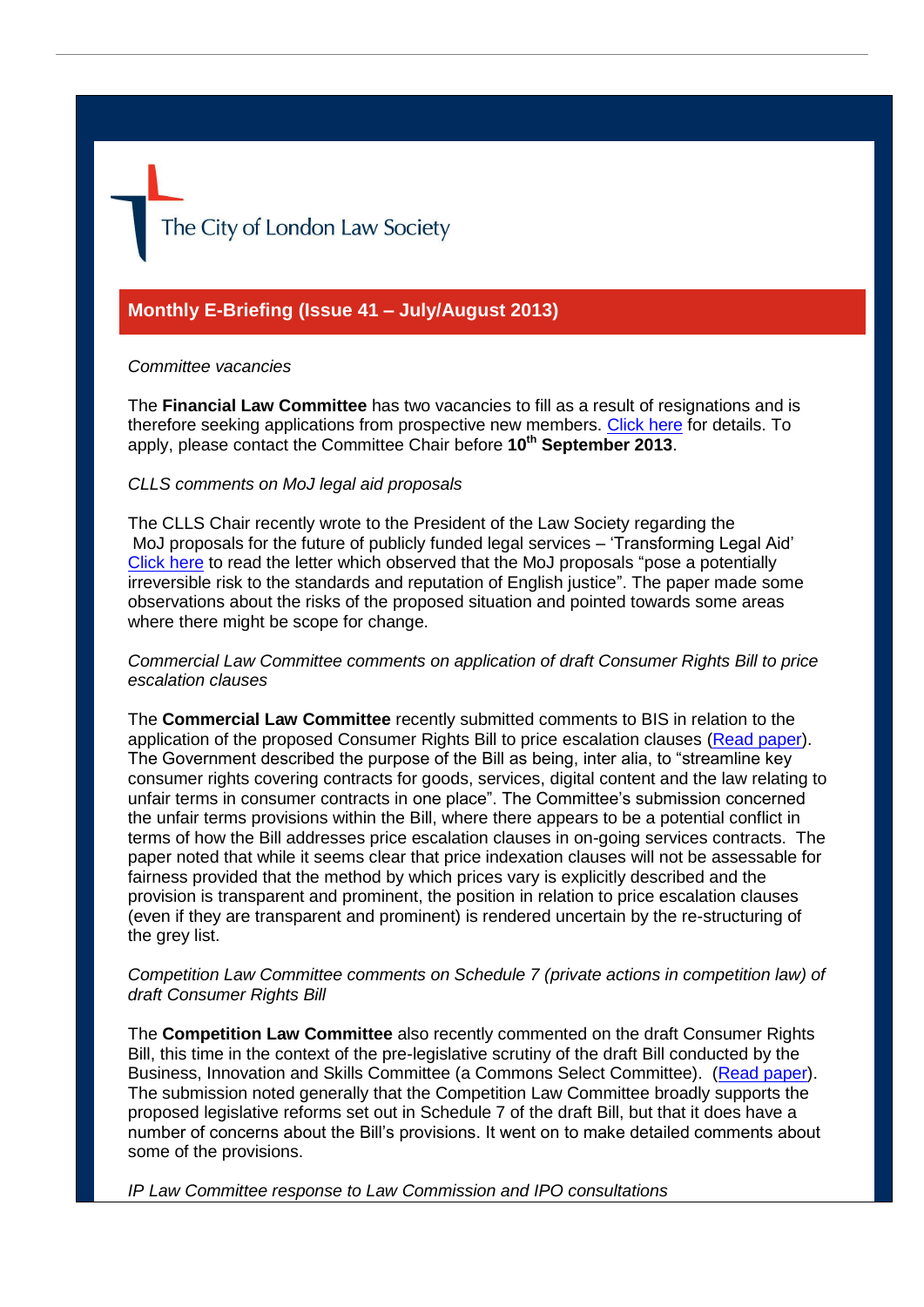The **Intellectual Property Law Committee** recently responded to the Law Commission consultation "Patents, Trade Marks and Design Rights: Groundless Threats". [\(Read paper\)](http://www.citysolicitors.org.uk/FileServer.aspx?oID=1412&lID=0). In the document, the Commission consulted on two approaches to reform. The first approach was to build on the reforms made to patent law in 2004 and to extend these to the other rights. The Commission also proposed that legal advisers should be protected from liability for groundless threats. The second approach was to treat groundless threats as a form of unfair competition and to introduce a new and broader cause of action based on the Paris Convention. In its response, the Committee noted that it considered that the provisions to seek to restrain unjustified threats in IP cases are important, but the current regime needs reform. The Committee broadly agreed with the Intellectual Property Lawyers Association (IPLA)'s response to the consultation, subject to some specific comments on passing off/Copyright, and the view that a revolutionary (cf. evolutionary) approach to law reform in this area was preferable.

The Committee also submitted two responses to the IPO consultation "Technical review of draft legislation on copyright exceptions". The consultation outlined the changes that the Government intends to make to copyright exceptions, and the reasons for them. The Committee's first response [\(Click here to read\)](http://www.citysolicitors.org.uk/FileServer.aspx?oID=1411&lID=0) focussed on exceptions in relation to private copying, parody, quotation and public administration. It answered some of the consultation questions and made some specific drafting comments. The second response (Click here to [read\)](http://www.citysolicitors.org.uk/FileServer.aspx?oID=1420&lID=0) focussed on exceptions in relation to data analysis, education, research, libraries and archives. More generally, both responses argued that, as the government's intention is to implement the Copyright Directive exceptions as far as possible, in general, it should do so in a way that replicates the wording of the Copyright Directive, as far as possible. They also expressed serious doubts about the legality of using a statutory instrument to interfere with a fundamental tenet of English law, namely freedom of contract, in the absence of a Directive requiring that interference. As such, they argued that the contract over-rides should be removed.

### *Litigation Committee responds to Civil Procedure Rule Committee costs consultation*

The **Litigation Committee** recently responded to a Civil Procedure Rule Committee consultation on costs budgeting and costs management. [\(Read response paper\)](http://www.citysolicitors.org.uk/FileServer.aspx?oID=1418&lID=0). The consultation focussed on several issues, including "the desirability of retaining the Admiralty and Commercial Courts' blanket exception to the mandatory requirement to produce costs budgets at CPR Part 3.12(1)." The response argued that the Commercial Court's exemption should be retained, and stated in summary that it did not agree with the preliminary view of the majority of the sub-committee of the Civil Procedure Rule Committee in its consultation paper that the Commercial Court's exemption from automatic costs budgeting "may be unnecessary and inappropriate".

## *PR&RC responds to Committee on Standards in Public Life consultation "Lobbying: Issues and Questions Paper"*

The **Professional Rules & Regulation Committee** (PR&RC) recently responded to the Committee on Standards in Public Life's document "Lobbying: Issues and Questions paper". [\(Click here t](http://www.citysolicitors.org.uk/FileServer.aspx?oID=1421&lID=0)o read the paper) The submission stated, *inter alia*, that "Adopting a blanket statutory register of lobbyists will aggregate those that are already highly regulated in relation to lobbying activities and those that are not." It also stated that "For those that are regulated, such as solicitors, their law firms and their employees (who are bound by Solicitors Regulation Authority ("SRA") regulation), the initiative may create overlapping, and potentially contradictory, regulatory regimes. It may also have the effect of stifling productive, even essential, dialogue between legislators and those who consider the implications and practicalities of relevant legislation on a day-to-day basis."